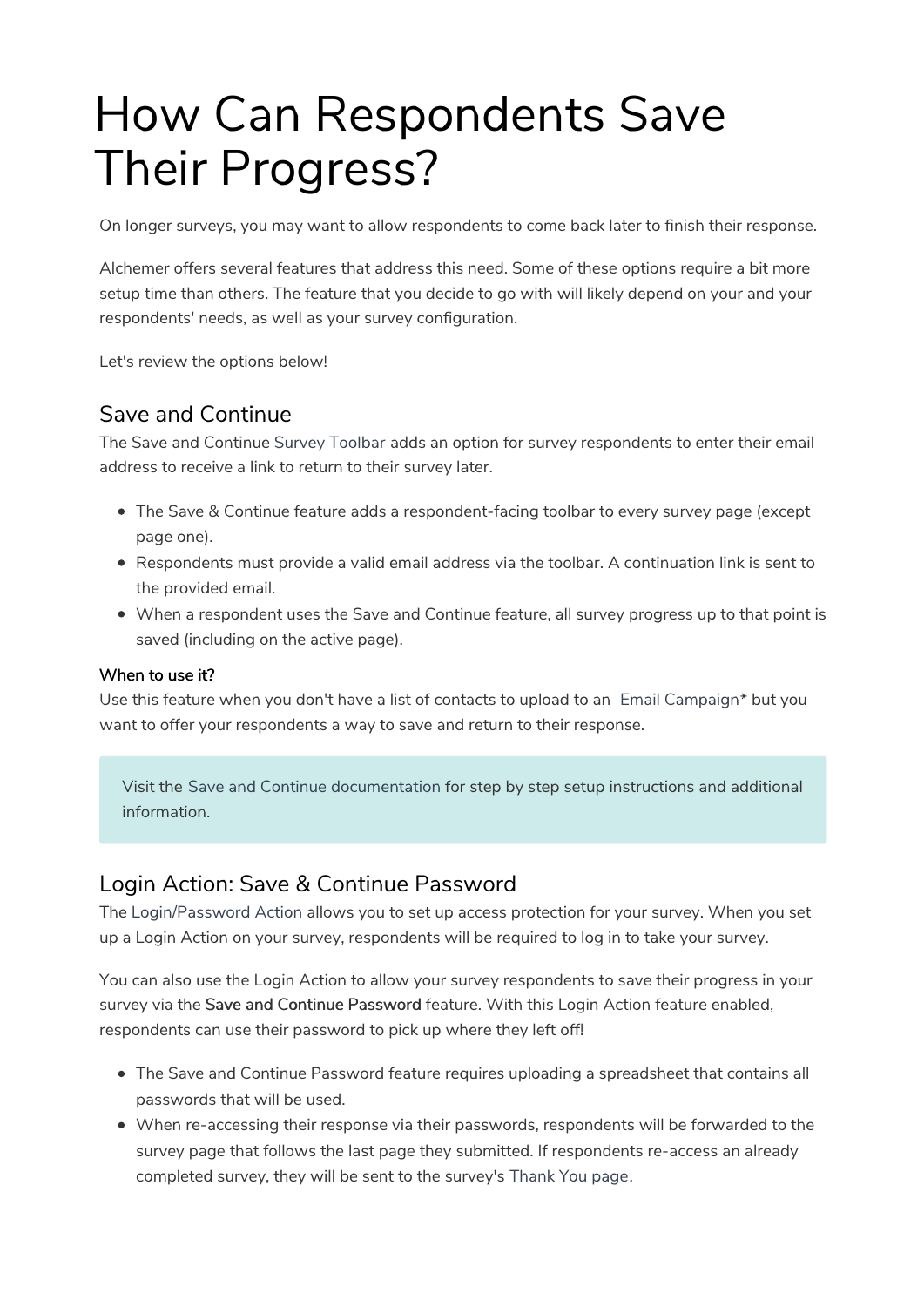#### When to use it?

Use this feature when you want to restrict access to your survey to only individuals who have been provided with a password and when you want to allow these individuals to resume an in-progress survey by re-authenticating via their provided password.

Visit the Save and Continue Password documentation for step by step setup instructions and additional information.

## Edit Link

An Edit Link will allow a survey respondent to complete a partial response or edit the information that they already submitted. You can obtain edit links one-by-one within your individual responses, you can include all edit links in a CSV/Excel export, or you can include the Edit Link Merge Code in your survey.

Ad edit link is a little different than the above-described Save and Continue options in that it is not intended as a *continue where you left off* link. Rather, it is best used as an *edit your previously* submitted response link.

- **Edit Links are designed to take the survey respondent to Page One of your survey, allowing** them to go through the survey again and update their answers, if necessary.
- If a respondent uses an Edit Link and re-submits their survey response, their Date & Time Submitted information will be updated.

#### When to use it?

Use edit links when there is a need for a respondent to update previously submitted information in their survey. Edit links are also particularly useful in any situation where a respondent did not finish their survey but has no way of accessing their original response (perhaps they misplaced the original survey link).

Provided that you can identify which response belongs to a specific individual, you can send the associated edit link to the individual.

Visit the Edit Link documentation to learn all about edit links.

### Email Campaign

A Alchemer Email Campaign allows you to quickly send out your survey to a list of contacts via an email message set up within Alchemer.

The great thing about an Email Campaign is that it creates a unique link for each contact. This unique link allows for one response per contact and saves their progress through the survey. Contacts can return to the survey at a later time (via their original unique link) and pick up where they left off.

Respondents do not need to provide a password or enter an email address (progress is saved